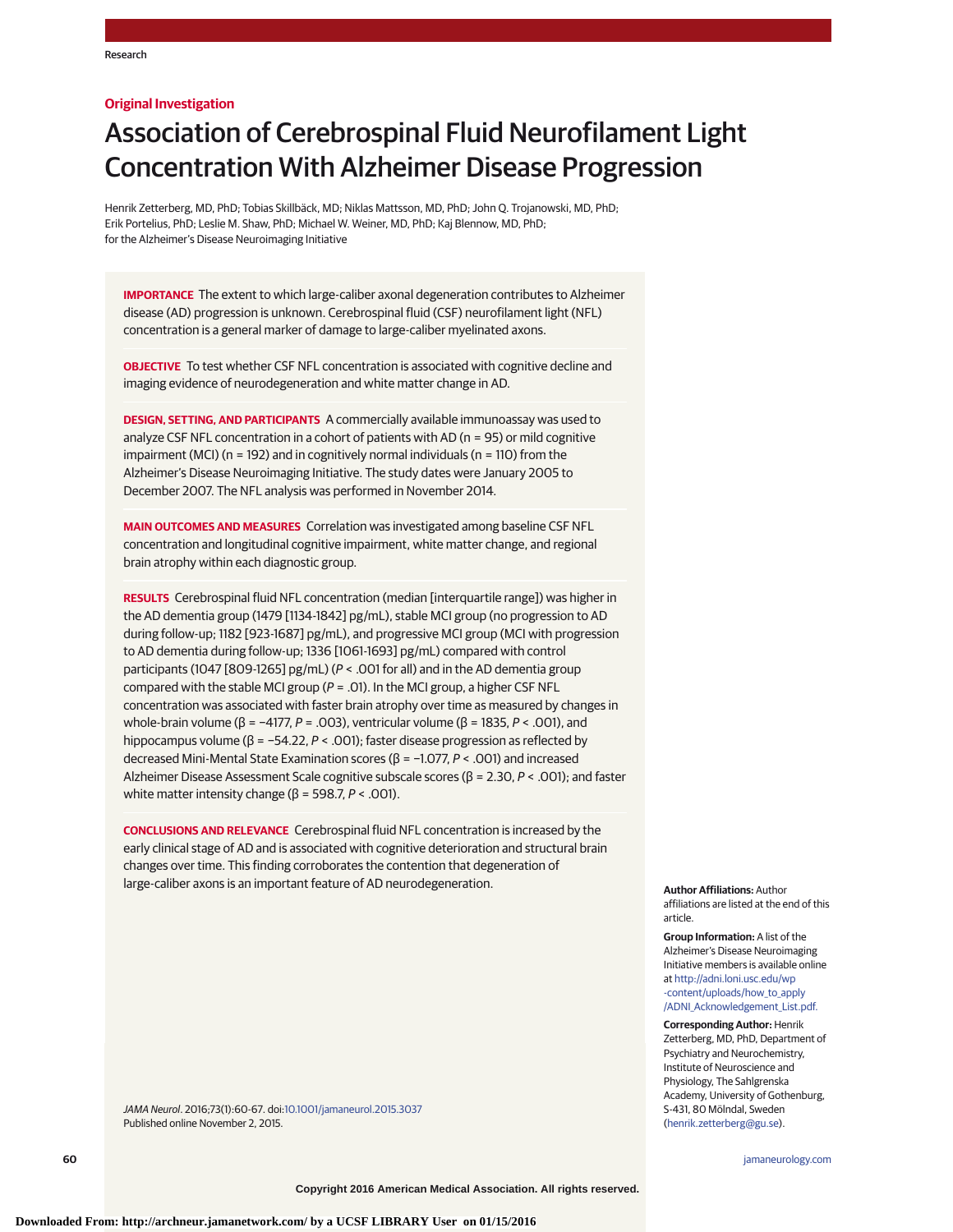Exheimer disease (AD) is a common neurodegenera-<br>tive disorder characterized by distinct pathologic hall-<br>marks, including neuronal degeneration and loss to-<br>gether with extracellular denosits of aggregated A8 and tive disorder characterized by distinct pathologic hallgether with extracellular deposits of aggregated Aβ and intraneuronal accumulation of hyperphosphorylated tau proteins.<sup>1</sup> While AD is characterized by cortical and hippocampal neuronal loss and widespread gray matter atrophy, patients may also have progressive disconnection of cortical and subcortical regions due to white matter (WM) injury.<sup>2</sup> White matter pathologic conditions include loss of axons and myelin sheaths.3,4 Patients with AD demonstrate significant WM atrophy<sup>5-8</sup> as well as a gradual decrease in the integrity of WM commissures, such as the corpus callosum, and key pathways, such as the cingulum and superior longitudinal fasciculus.9-12 These tracts are composed of large-caliber myelinated axons that are particularly rich in neurofilaments.<sup>13</sup>

There are 3 different neurofilament subunits, including neurofilament light (NFL), neurofilament medium (NFM), and neurofilament heavy (NFH). A neurofilament is a structural component of the neural cytoskeleton, constituting one NFL and either NFM or NFH arranged head to tail.<sup>14</sup> Increased cerebrospinal fluid (CSF) concentrations of NFL correlate with WM lesions in multiple sclerosis,<sup>15</sup> subcortical vascular disease,<sup>16</sup> and AD16 and are seen in other pathologic conditions, such as frontotemporal dementia,<sup>17-20</sup> idiopathic normal-pressure hydrocephalus,<sup>21</sup> amyotrophic lateral sclerosis,<sup>22</sup> progressive encephalopathies in children,<sup>23</sup> and various central nervous system infections.<sup>24,25</sup> A recent study<sup>20</sup> based on the Swedish Dementia Registry showed that a high CSF NFL concentration correlates with more severe cognitive impairment and shorter survival in several neurodegenerative diseases, including AD.

Herein,we performed a detailed analysis of associations between CSF NFL concentration and WM change and neuropsychological and neuroimaging measures of AD in a large cohort of longitudinally followed, cognitively normal (CN) control participants; individualswithmild cognitive impairment (MCI); and patients with AD.We tested the following 4 hypotheses: (1) CSF NFL concentration is increased in patients with AD compared with healthy controls, (2) high CSF NFL concentration predicts MCI conversion to AD dementia, (3) high CSF NFL concentration is associated with more rapid cognitive worsening in AD, and (4) high CSF NFL concentration is associated with WM change within the 4 diagnostic groups herein.

## Methods

Data used in this article were obtained from the Alzheimer's Disease Neuroimaging Initiative (ADNI) database [\(http://adni](http://adni.loni.usc.edu) [.loni.usc.edu\).](http://adni.loni.usc.edu) The ADNI was launched in 2003 by the National Institute on Aging, the National Institute of Biomedical Imaging and Bioengineering, the US Food and Drug Administration, private pharmaceutical companies, and nonprofit organizations as a \$60 million, 5-year public-private partnership. The primary objective of the ADNI has been to test whether serial magnetic resonance imaging (MRI), positron emission tomography, other biological markers, and clinical and neuropsychological assessment can be combined to measure progression of MCI and early AD. The principal investigator of this initiative is one of us (M.W.W.). The ADNI is the result of efforts of many co-investigators from a broad range of academic institutions and private corporations, and study participants have been recruited frommore than 50 sites across the United States and Canada. The initial goal of the ADNI was to recruit 800 participants, but the initiative has been followed by the ADNI Grand Opportunities (GO) and the ADNI 2. To date, these 3 protocols have recruited more than 1500 adults (age range, 55-90 years) to participate in the research, including CN older individuals, persons with early or late MCI, and patients with early AD. The follow-up duration for each study group is specified in the protocols for the ADNI 1, ADNI 2, and ADNI GO. Participants originally recruited for the ADNI 1 and the ADNI GO had the option to be followed up in the ADNI 2. The most recent information on the ADNI is available online [\(http://www.adni-info.org\).](http://www.adni-info.org)

## **Participants**

The study was conducted with prior institutional ethics approval from ADNI's 59 study sites [\(http://adni.loni.usc.edu/about](http://adni.loni.usc.edu/about/centers-cores/study-sites/) [/centers-cores/study-sites/\).W](http://adni.loni.usc.edu/about/centers-cores/study-sites/)ritten informed consent was obtained for all participants in the ADNI. Our study population consisted of all CN, MCI, and AD dementia group participants with available baseline CSF samples from the ADNI 1. Inclusion and exclusion criteria are described in detail online [\(http:](http://www.adni-info.org) [//www.adni-info.org\).](http://www.adni-info.org) Briefly, all participants included in the ADNI 1were between 55 and 90 years old, had completed at least 6 years of education,were fluent in Spanish or English, andwere free of any significant neurological disease other than AD. The CN group had a Mini-Mental State Examination (MMSE) score of 24 or higher and a Clinical Dementia Rating of 0. The MCI group had an MMSE score of 24 or higher, objective memory loss based on delayed recall scores of the Wechsler Memory Scale logical memory II (>1 SD below the normal mean), a Clinical Dementia Rating of 0.5, preserved activities of daily living, and absence of dementia. The AD dementia group fulfilled the National Institute of Neurological and Communicative Disorders and Stroke and Alzheimer's Disease and Related Disorders Association criteria for probable AD, had an MMSE score between 20 and 26, and had a Clinical Dementia Rating of 0.5 or 1.0. For this analysis, the MCI group was stratified into stable MCI (sMCI), with no progression to AD dementia during at least 2 follow-up years, and progressive MCI (pMCI), with progression to AD dementia during at least 2 follow-up years. Therefore, the main analyses included the following 4 groups: CN, sMCI, pMCI, and AD dementia.

#### CSF Measurements

Cerebrospinal fluid collection, processing, and storage procedures have been described previously.<sup>26</sup> Levels of Aβ42, total tau (t-tau), and phosphorylated tau (p-tau) were measured using an architectural platform (xMAPMultiplex; Luminex Corporation) and a kit (INNO-BIA AlzBio3; Fujirebio). Individuals were classified as Aβ42 positive or Aβ42 negative using a previously established cutoff (CSF Aβ42 level, <192 pg/mL) that maximized the delineation of autopsy-confirmed AD caseswith pathologic Aβ from control subjects without pathologic Aβ.<sup>26</sup>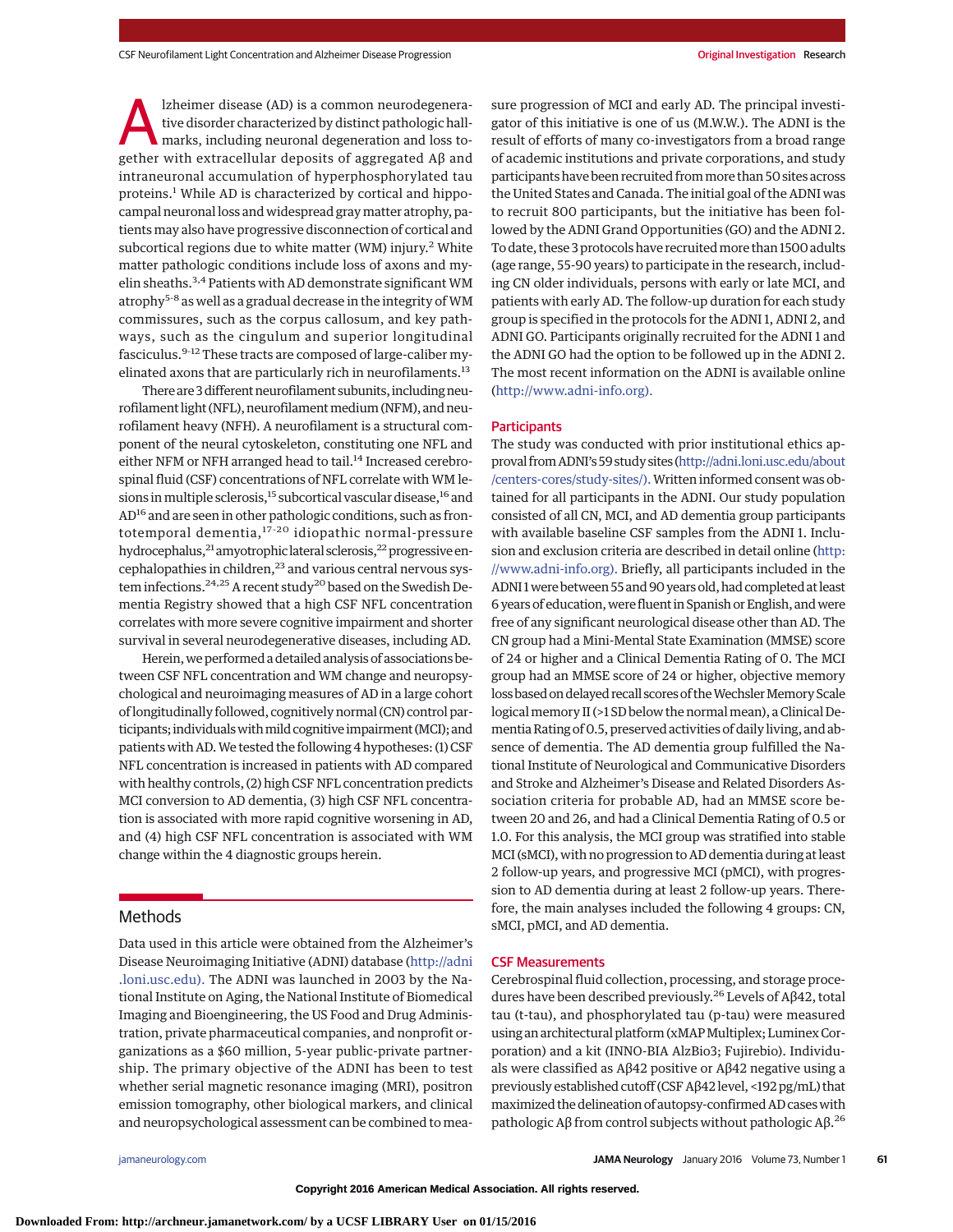| Table. Demographic and Clinical Characteristics of Study Participants at Baseline |  |
|-----------------------------------------------------------------------------------|--|
|-----------------------------------------------------------------------------------|--|

| Characteristic                                                    | Group                    |                                  |                            |                      |  |
|-------------------------------------------------------------------|--------------------------|----------------------------------|----------------------------|----------------------|--|
|                                                                   | <b>CN</b><br>$(n = 110)$ | <b>AD Dementia</b><br>$(n = 95)$ | <b>DMCI</b><br>$(n = 101)$ | sMCI<br>$(n = 91)$   |  |
| Sex, No.                                                          |                          |                                  |                            |                      |  |
| Female                                                            | 55                       | 42                               | 37                         | 26                   |  |
| Male                                                              | 55                       | 53                               | 64                         | 65                   |  |
| Clinical Characteristics, Median (Interquartile Range)            |                          |                                  |                            |                      |  |
| Age at lumbar puncture, y                                         | 76                       | 76                               | 74                         | 74                   |  |
|                                                                   | $(72 - 78)$              | $(69-80)$                        | $(69-80)$                  | $(71-80)$            |  |
| <b>MMSE</b> score                                                 | 29                       | 24                               | 26                         | 28                   |  |
|                                                                   | $(29-30)$                | $(22-25)^a$                      | $(25-28)^a$                | $(26-29)^a$          |  |
| ADAS-cog score                                                    | 9.7                      | 28.7                             | 20.7                       | 16.7                 |  |
|                                                                   | $(6.3 - 12.7)$           | $(22.3 - 34.0)^a$                | $(17.0 - 24.7)^a$          | $(11.7 - 21.0)^a$    |  |
| White matter change volume, mm <sup>3</sup>                       | 3956                     | 5180                             | 4533                       | 4031                 |  |
|                                                                   | $(2769 - 6272)$          | $(3781 - 9101)^b$                | $(2942 - 7606)$            | $(2883 - 6301)$      |  |
| Hippocampus volume, mm <sup>3</sup>                               | 7336                     | 5521                             | 5988                       | 6834                 |  |
|                                                                   | $(6730 - 7703)$          | $(4833 - 6501)^a$                | $(5459 - 6731)^a$          | $(6025 - 7534)$      |  |
| Ventricular volume, mm <sup>3</sup>                               | 32 5 9 3                 | 42875                            | 40331                      | 37777                |  |
|                                                                   | $(20399 - 42098)$        | $(29497 - 60923)^c$              | $(28929 - 55946)^b$        | $(24512 - 49416)$    |  |
| Whole-brain volume, mm <sup>3</sup>                               | 1006650                  | 937168                           | 981244                     | 1030925              |  |
|                                                                   | $(925721 - 1057460)$     | (868 796-1042 700)               | $(920902 - 1074200)$       | $(962926 - 1103060)$ |  |
| CSF NFL concentration, pg/mL                                      | 1047                     | 1479                             | 1336                       | 1182                 |  |
|                                                                   | $(809-1265)$             | $(1134-1842)^a$                  | $(1061 - 1693)^a$          | $(923 - 1687)^c$     |  |
| Abbreviations: AD. Alzheimer disease: ADAS-cog. Alzheimer Disease |                          | $A^a P$ < .001 vs CN group.      |                            |                      |  |

Abbreviations: AD, Alzheimer disease; ADAS-cog, Alzheimer Disease Assessment Scale cognitive subscale; CN, cognitively normal; CSF NFL, cerebrospinal fluid neurofilament light; MMSE, Mini-Mental State Examination; pMCI, progressive mild cognitive impairment; sMCI, stable mild cognitive impairment.

 $\binom{b}{P}$  < .05 vs CN group.  $c$   $P$  < .01 vs CN group.

Cerebrospinal fluid NFL concentration was measured using a commercially available enzyme-linked immunosorbent assay (NF-light; Uman Diagnostics) as described by the manufacturer. The measurements were performed by boardcertified laboratory technicians, who were masked to clinical data using 1 batch of reagents. Intrabatch coefficients of variation were below 10%.

#### Brain Structure

Structural MRI brain scans were acquired using 1.5-T imaging systems (at ≤7 time points, including screening and at 6, 12, 18, 24, 36, and 48 months) with a standardized protocol that included T1-weighted images using a sagittal, volumetric, magnetization-prepared rapid acquisition with gradient echo sequence.<sup>27</sup> In brief, automated volume measures were obtained with a software package (FreeSurfer; [http://surfer](http://surfer.nmr.mgh.harvard.edu/fswiki) .nmr.mgh.harvard.edu/fswiki).<sup>28,29</sup> For this study, we used averaged volume measurements for the right and left hippocampi and combined volumes for the ventricles. Code ST128SV (volume of hypointensities) in FreeSurfer was used for a measure of WM change.

#### **Cognition**

Overall cognition was assessed by MMSE and Alzheimer Disease Assessment Scale cognitive subscale (ADAS-cog) 13 scores. Data were acquired at up to 7 time points, including screening and at 6, 12, 18, 24, 36, and 48 months.

## Statistical Analysis

To evaluate potentially confounding factors, we tested associations between CSF NFL concentration and demographic factors (age, sex, apolipoprotein E [*APOE*] ε4 genotype, and educational level) using the Mann-Whitney test and the Spearman rank correlation test. Associations between CSF NFL concentration and the diagnostic groups were tested in an analysis of covariance model, adjusted for age and sex (coded as 0 or 1). Correlation of Aβ42, t-tau, and p-tau levels with NFL concentration was tested with linear regression. Within the diagnostic groups, association between CSF NFL concentration and Aβ42 positivity (CSF Aβ42 level, <192 pg/mL) was analyzed by the nonparametric Kruskal-Wallis test. Associations between baseline CSF NFL concentration and subsequent disease progression (as measured by MMSE and ADAS-cog scores, hippocampus volume, ventricular volume, whole-brain volume, and WM change) were tested with linear mixed-effects models, adjusted for age and sex (and educational level for cognitive measurements and intracranial volume for volume measurements). Associations were further demonstrated using Loess regression trend lines, with participants divided into quartiles according to their CSF NFL concentration. All tests were 2 sided, and significance was set at *P* < .05. Statistical analyses were performed using a software program (SPSS, version 20; IBM or R, version 3.0.1; The R Foundation for Statistical Computing).

## **Results**

## CSF NFL Concentration and Demographic Factors

Demographic and biomarker characteristics of the study participants are shown in the Table and in Figure 1. Cerebrospinal fluid NFL concentration had a moderately strong correlation with age  $(r = 0.35, P < .001)$ , and men had a significantly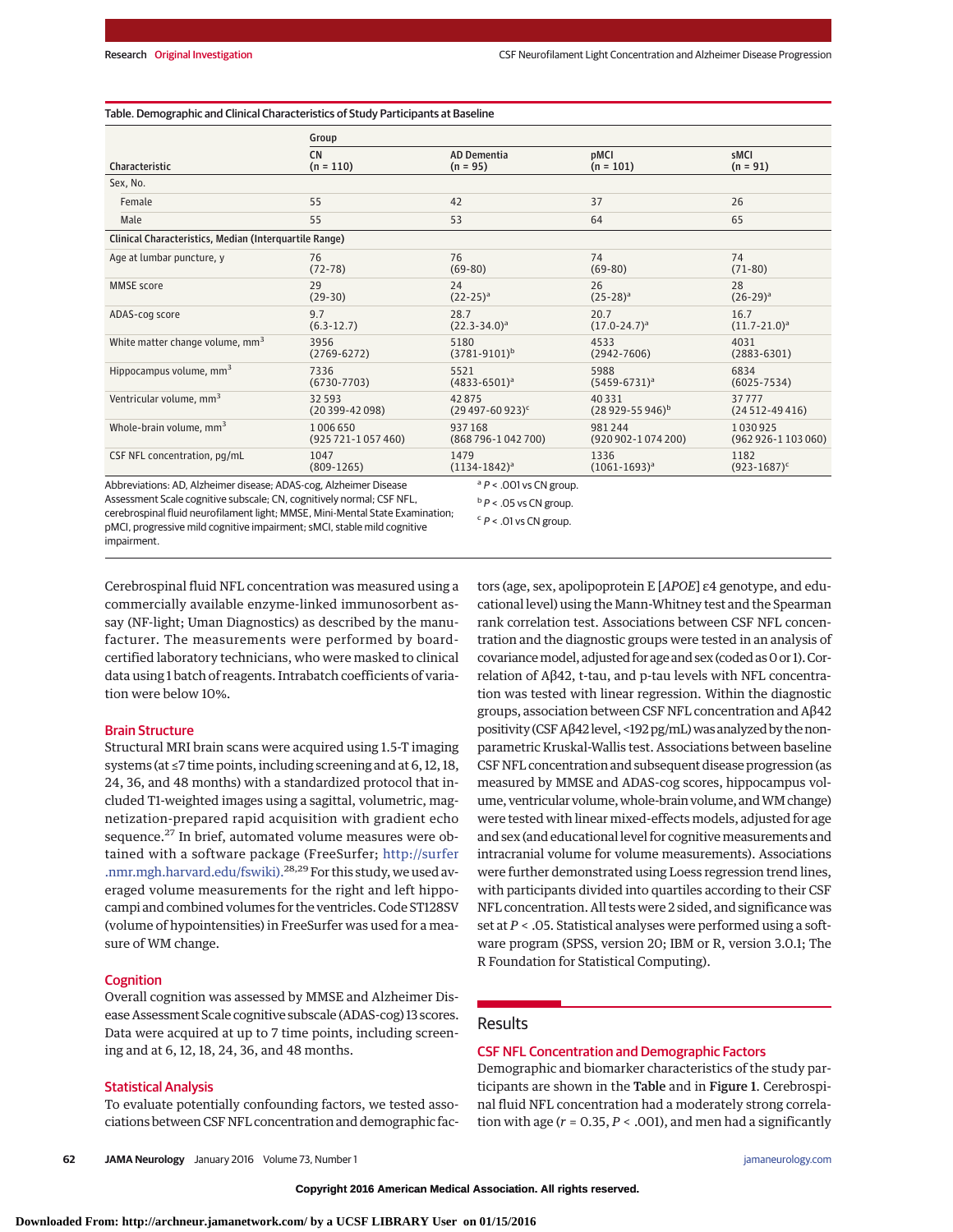higher NFL concentration than women (*P* < .001). Patient educational level in years correlated weakly with baseline NFL concentration (Spearman  $ρ = 0.113$ ,  $P = .02$ ). There were no significant differences in NFL concentration between patients stratified according to *APOE* ε4 genotype.

# CSF NFL Concentration in the Diagnostic Groups

Cerebrospinal NFL concentration was higher in the AD, pMCI, and sMCI groups compared with the CN group (*P* < .001, *P* < .001, and*P* = .001, respectively) (Figure 1). Higher CSF NFL concentration was also found in the AD dementia group compared with the sMCI group (*P* = .01).

# CSF NFL Concentration in Relation to Core AD Biomarkers

At baseline, high NFL concentration correlated with low Aβ42 level (*P* = .01, β = −0.127). However, there were no significant differences in NFL concentration between Aβ42-positive (CSF Aβ42 level, <192 pg/mL) and Aβ42-negative individuals in any of the diagnostic groups (CN, sMCI, pMCI, or AD dementia). Both t-tau level (*P* < .001, β = 0.213) and p-tau level (*P* = .02, β = 0.118) correlated with NFL concentration at baseline.

# CSF NFL Concentration in Relation to Baseline Measures of Cognition, Brain Structure, and WM Change

Among the 4 major diagnostic groups, we found significant correlation between CSF NFL concentration and MMSE (*P* = .006, β = −0.026) and ADAS-cog (*P* = .008, β = 0.006) scores in the AD dementia group (Figure 2A and B). Significant correlation between CSF NFL concentration and ADAScog score was also found in the sMCI group (*P* = .01,  $β = 0.007$ ) (Figure 2C). Furthermore, we found significant correlation between CSF NFL concentration and hippocampus volume in the pMCI group (*P* = .01, β = −5.88e-5) (Figure 2D) and the sMCI group (*P* = .049, β = −4.94e-5) (Figure 2E). White matter change correlated significantly with CSF NFL concentration in the AD dementia group (*P* < .001, β = 0.048) (Figure 2F), pMCI group (*P* = .02, β = 0.058) (Figure 2G), and sMCI group (*P* = .04, β = 0.034) (Figure 2H). No significant correlation was found between CSF NFL concentration and whole-brain or ventricular volume.

 $(P = .01)$ .

# CSF NFL Concentration and Longitudinal Change in Cognition and Brain Structure

Using linear mixed-effects models, we tested associations between baseline CSF NFL concentration and subsequent disease progression in MCI as measured by MMSE and ADAS-cog scores, hippocampus volume, ventricular volume, wholebrain volume, and WM change, adjusted for age and sex (and educational level for cognitive measurements and intracranial volume for volume measurements). The interaction analyses showed that higher CSF NFL concentration was associated with longitudinal deterioration in all 6 parameters ( $β = -1.077$ ,  $P < .001$  for MMSE score;  $\beta = 2.30, P < .001$  for ADAS-cog score; β = 1835,*P* < .001 for ventricular volume; β = −4177,*P* = .003 for whole-brain volume;  $β = -54.22$ ,  $P < .001$  for hippocampus volume; and  $β = 598.7, P < .001$  for WM change). For these analyses, we used continuous (log-transformed) NFL concentration data, but the results were essentially the same when using CSF NFL concentration quartiles as a categorical predictor. In



Cerebrospinal fluid NFL concentrations in the diagnostic groups are shown as scatterplots. Horizontal blue lines indicate the median, and horizontal orange lines indicate the interquartile range. Cerebrospinal fluid NFL concentration was higher in the Alzheimer disease (AD) dementia, progressive mild cognitive impairment (pMCI), and stable mild cognitive impairment (sMCI) groups compared with the cognitively normal (CN) group ( $P < .001$ .  $P < .001$ , and  $P = .001$ , respectively). Higher CSF NFL concentration was also found in the AD dementia group compared with the sMCI group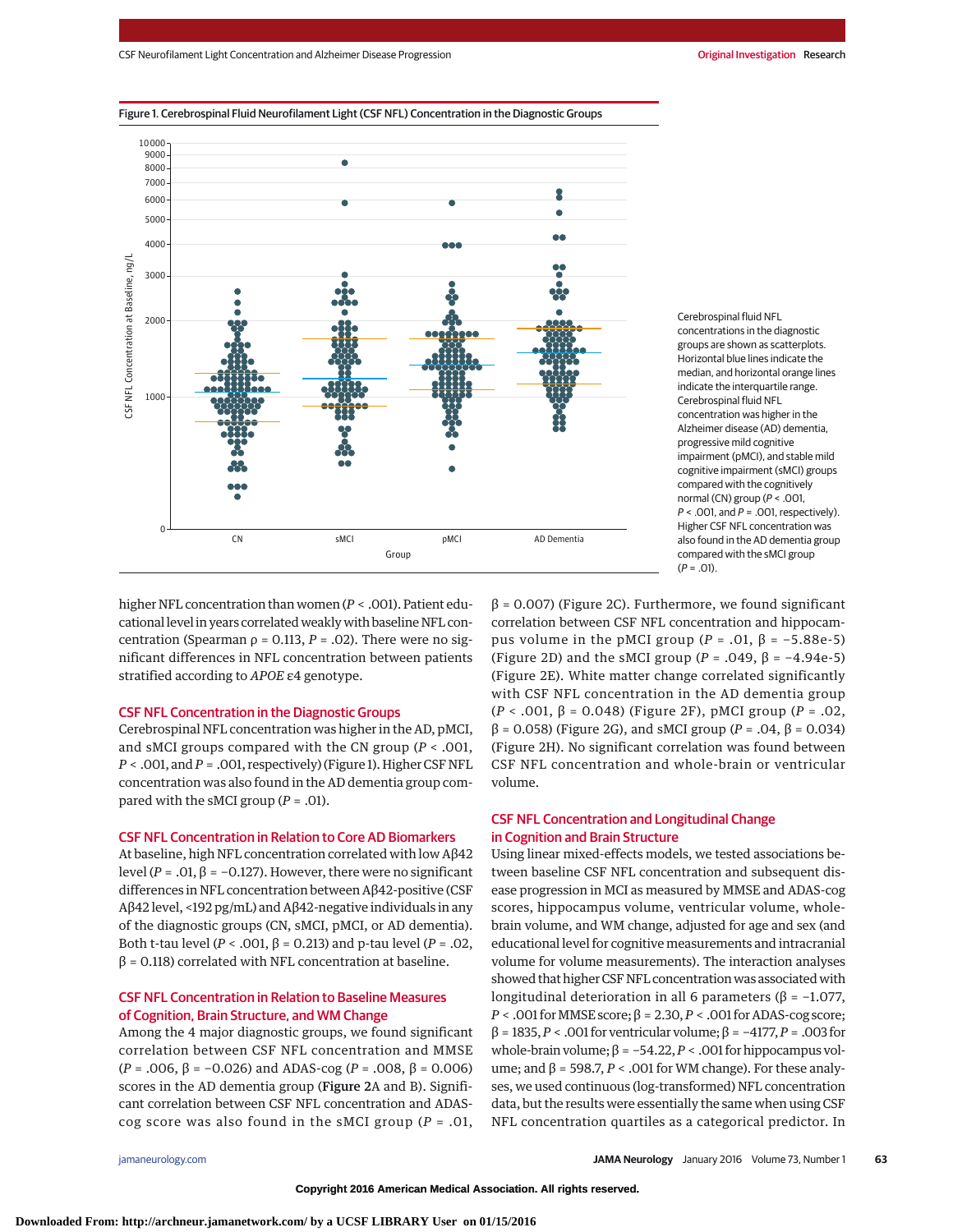

Figure 2. Cerebrospinal Fluid Neurofilament Light (CSF NFL) Concentration in Relation to Baseline Measures of Cognition, Brain Structure, and White Matter Change

Linear regression trend lines are shown in blue. These regression lines are unadjusted, while the corresponding analysis in the text is adjusted for age and sex. Cerebrospinal fluid NFL concentration on the x-axes is logarithmic. Cerebrospinal fluid NFL concentration correlated significantly with Mini-Mental State Examination (MMSE) score (A) and Alzheimer Disease Assessment Scale

cognitive subscale (ADAS-cog) score (B) in the Alzheimer disease (AD) dementia group, with ADAS-cog score in the stable mild cognitive impairment (sMCI) group (C), with hippocampus volume in the progressive mild cognitive impairment (pMCI) group (D) and sMCI group (E), and with white matter (WM) change in the AD (F), pMCI (G), and sMCI (H) groups.

**64 JAMA Neurology** January 2016 Volume 73, Number 1 **(Reprinted)** [jamaneurology.com](http://www.jamaneurology.com/?utm_campaign=articlePDF%26utm_medium=articlePDFlink%26utm_source=articlePDF%26utm_content=jamaneurol.2015.3037)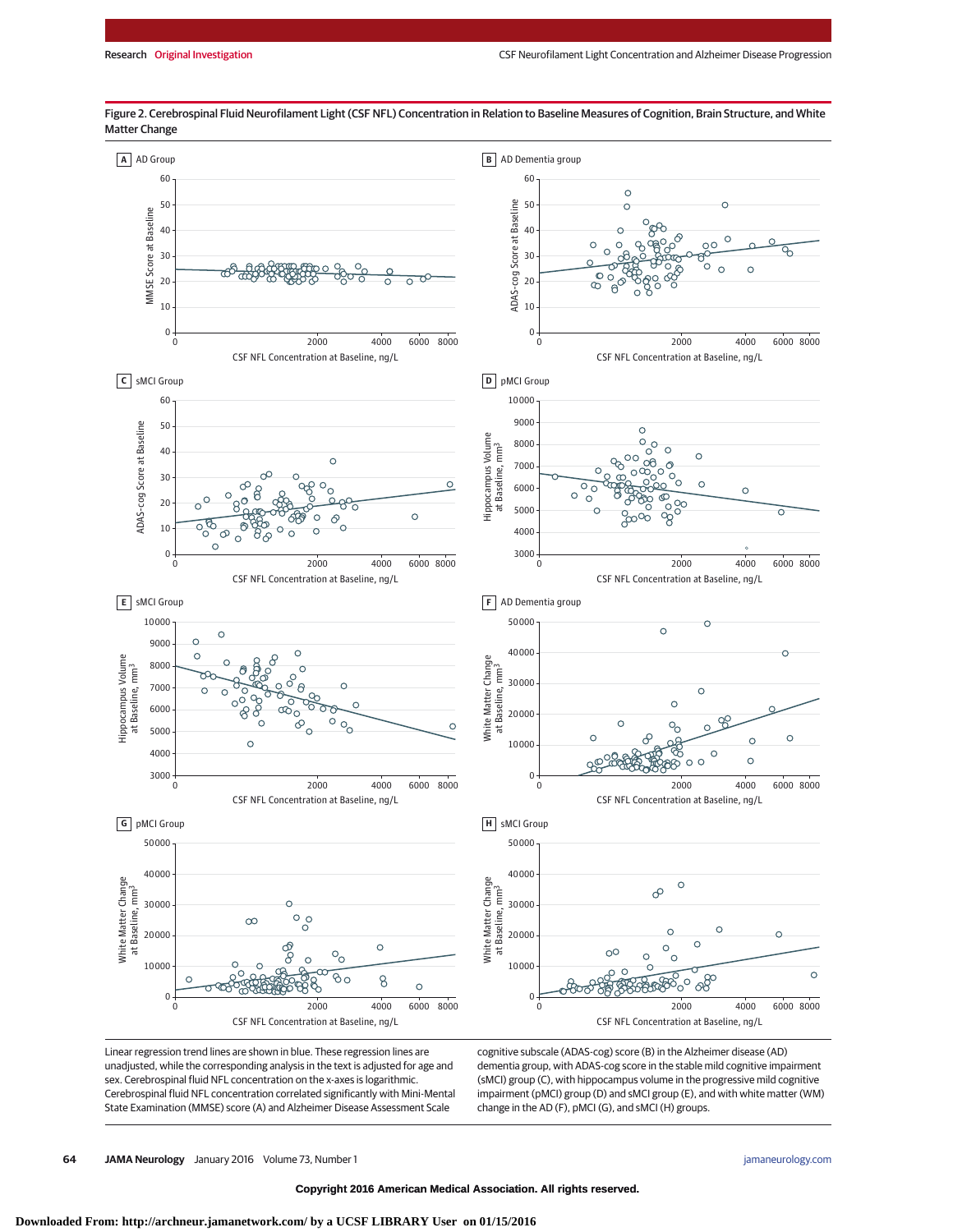

Associations between baseline CSF NFL concentration and subsequent disease progression in the MCI group (n = 192) as measured by Mini-Mental State Examination (MMSE) score (A), Alzheimer Disease Assessment Scale cognitive subscale (ADAS-cog) score (B), ventricular volume (C), whole-brain volume (D), hippocampus volume (E), and white matter (WM) change (F) were all significant in linear mixed-effects models. Associations are shown using Loess regression trend lines, with all participants classified into quartile groups according to their baseline CSF NFL concentration. The regression trend lines confirm the pattern of association between high CSF NFL concentration and worse outcome for all parameters except ADAS-cog score (B) and hippocampus volume (E).

Figure 3, all study participants with an MCI diagnosis at baseline were classified into quartile groups according to their baseline CSF NFL concentration, and change in each parameter (defined as the difference between baseline and each time point) was demonstrated using Loess regression trend lines. These regression trend lines confirmed that the pattern of high CSF NFL concentration was associated with worse outcome for all parameters except ADAS-cog score and hippocampus volume.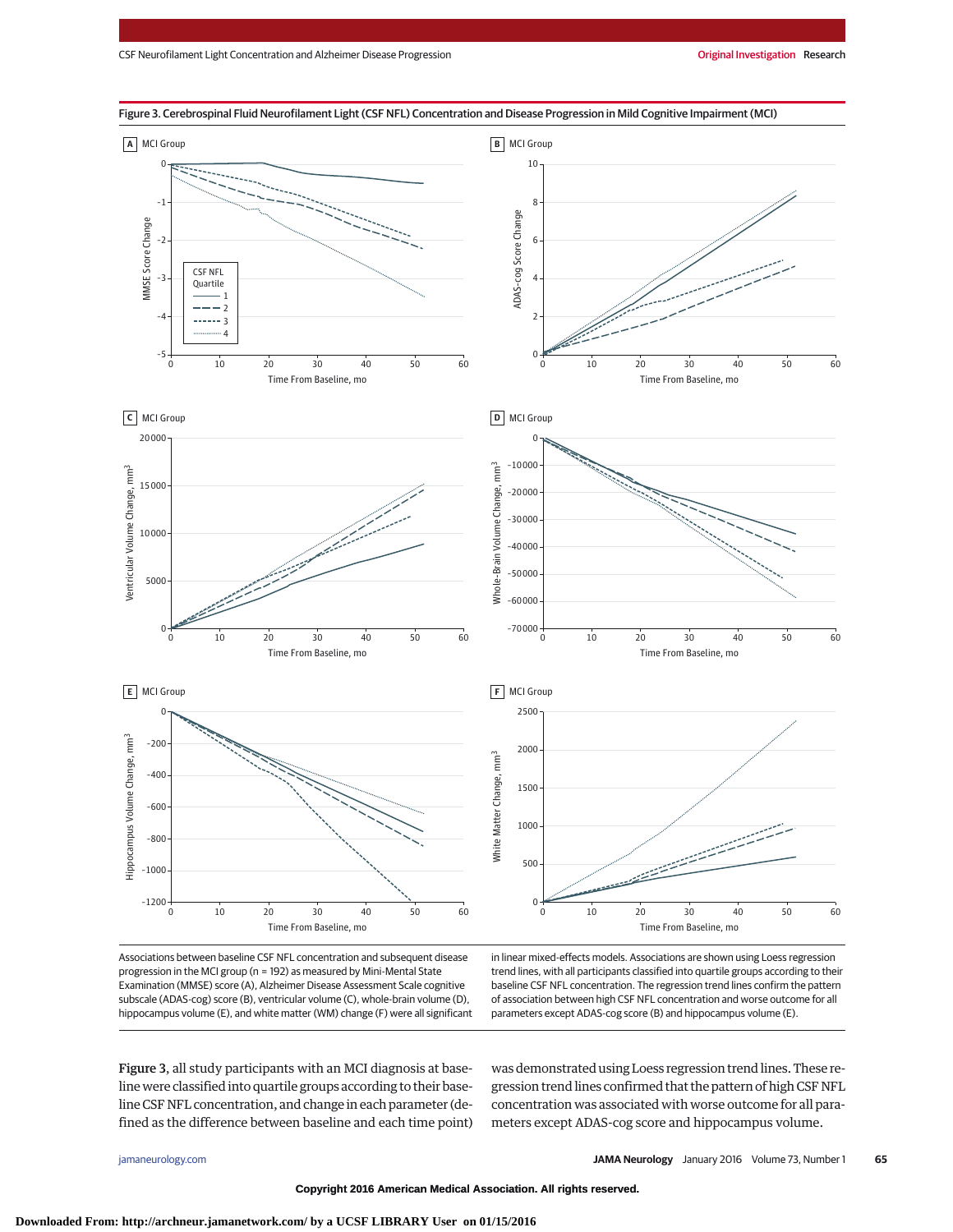# **Discussion**

The main findings of this study were that CSF NFL concentration was elevated in patients with AD dementia compared with CN controls and participants with sMCI and that CSF NFL concentration correlated with accelerated cognitive decline, WM change, and increased brain atrophy in patients with MCI. Taken together, these findings support the use of CSF NFL concentration as a progression marker in MCI and AD and indicate that degeneration of large-caliber axons is an important element of disease progression in AD. The diagnostic usefulness of CSF NFL concentration might be limited because of overlap with other neurodegenerative conditions, but high concentrations in AD or MCI suggest that rapid disease progression is to be expected.

As a highly expressed structural protein in myelinated tracts, NFL interconnects cortical and subcortical brain regions.<sup>13</sup> Expression of NFL is also found in neurites in the cerebral and cerebellar cortices and in the hypothalamus, as well as in the spinal cord.<sup>13</sup> Cerebrospinal NFL concentration is increased in a broad range of neurological disorders and is thus not disease specific, which alsomeans that it could be useful as a disease intensity marker not only in AD but also in several other neurodegenerative and neuroinflammatory diseases, as well as in traumatic brain injury. High CSF NFL concentration correlateswith short survival in amyotrophic lateral sclerosis,<sup>22</sup> and similar results have been obtained in frontotemporal dementia, subcortical vascular dementia, and AD.20 Although we detected positive correlation of CSF NFL concentration with CSF tau protein level, associations of CSF NFL concentration with increased ventricular volume and wholebrain atrophy over time suggest that the marker contributes information on neurodegeneration that is at least in part different from CSF tau (a protein predominantly expressed in cortical brain regions, with CSF tau level being more strongly associated with hippocampal and cortical atrophy<sup>30</sup>). Similar CSF NFL concentration in Aβ42-positive and Aβ42-negative individuals, as determined by CSF Aβ42 level, indicate that CSF NFL concentration changes are not driven by pathologic Aβ42. The findings that CSF NFL concentration correlated with baseline MMSE and ADAS-cog scores, as well as change in MMSE score over time (the correlation with longitudinal change in ADAS-cog score seen in linear mixed-effects models could not be visualized using Loess regression trend lines and may thus be considered less robust), suggest that elevated CSF NFL concentration provides clinically meaningful information. In contrast to our results, a recent study<sup>31</sup> failed to find an association between CSF NFL concentration and baseline cognition in AD, but the patients with AD in that study were younger and more cognitively impaired than the patients in this study.

One limitation of our study is that patients with MCI were considered to have sMCI if they remained cognitively stable during 2 follow-up years, which may be regarded as too short. Hence, the sMCI group may have contained some individuals who eventually would develop progressive neurodegenerative disease, which could explain why CSF NFL concentration was somewhat higher in this group compared with the CN group.

## **Conclusions**

Our findings support the use of CSF NFL as a progression marker in AD and extend earlier results<sup>20</sup> by showing an association between this marker and longitudinal imaging data of neurodegeneration and WM change. Together with MRI, CSF NFL concentration may track non-Aβ42 and non-tau aspects of AD neurodegeneration and may help to identify individuals with extensive involvement of large-caliber axons in the disease process. Additional research is needed to determine whether these findings should have an influence on inclusion criteria in clinical trials of novel disease-modifying drugs against AD.

## ARTICLE INFORMATION

**Accepted for Publication:** August 25, 2015.

**Published Online:** November 2, 2015. doi[:10.1001/jamaneurol.2015.3037.](http://jama.jamanetwork.com/article.aspx?doi=10.1001/jamaneurol.2015.3037&utm_campaign=articlePDF%26utm_medium=articlePDFlink%26utm_source=articlePDF%26utm_content=jamaneurol.2015.3037)

**Author Affiliations:** Department of Psychiatry and Neurochemistry, Institute of Neuroscience and Physiology, The Sahlgrenska Academy, University of Gothenburg, Mölndal, Sweden (Zetterberg, Skillbäck, Portelius, Blennow); Department of Molecular Neuroscience, University College London Institute of Neurology, London, England (Zetterberg); Department of Veterans Affairs Medical Center, University of California, San Francisco (Mattsson, Weiner); Center for Imaging of Neurodegenerative Diseases, University of California, San Francisco (Mattsson); Department of Radiology and Biomedical Imaging, University of California, San Francisco (Mattsson); Clinical Memory Research Unit, Faculty of Medicine, Lund University, Lund, Sweden (Mattsson); Department of Pathology and Laboratory Medicine, Center for Neurodegenerative Disease Research, Institute on

Aging, University of Pennsylvania School of Medicine, Philadelphia (Trojanowski, Shaw).

**Author Contributions:** Drs Zetterberg and Skillbäck contributed equally to this work. Dr Zetterberg had full access to all the data in the study and takes responsibility for the integrity of the data and the accuracy of the data analysis. Study concept and design: Zetterberg, Blennow. Acquisition, analysis, or interpretation of data: All authors.

Drafting of the manuscript: Zetterberg, Skillbäck. Critical revision of the manuscript for important intellectual content: Mattsson, Trojanowski, Portelius, Shaw, Weiner, Blennow. Statistical analysis: Skillbäck, Mattsson. Obtained funding: Zetterberg, Skillbäck, Trojanowski, Shaw, Weiner, Blennow. Administrative, technical, or material support: Zetterberg, Trojanowski, Shaw, Weiner, Blennow. Study supervision: Zetterberg, Blennow.

**Conflict of Interest Disclosures:** None reported.

**Funding/Support:** Data collection and sharing for this project were funded by the Alzheimer's Disease

Neuroimaging Initiative (ADNI) (grant U01 AG024904 from the National Institutes of Health) and by the Department of Defense ADNI (grant W81XWH-12-2-0012 from the Department of Defense). The ADNI is funded by the National Institute on Aging, by the National Institute of Biomedical Imaging and Bioengineering, and through generous contributions from the following: Alzheimer's Association; Alzheimer's Drug Discovery Foundation; Araclon Biotech; BioClinica, Inc; Biogen Idec Inc; Bristol-Myers Squibb Company; Eisai Inc; Elan Pharmaceuticals, Inc; Eli Lilly and Company; EuroImmun; F. Hoffmann-La Roche Ltd and its affiliated company Genentech, Inc; Fujirebio; GE Healthcare; IXICO Ltd; Janssen Alzheimer Immunotherapy Research & Development, LLC; Johnson & Johnson Pharmaceutical Research & Development LLC; Medpace, Inc; Merck & Co, Inc; Meso Scale Diagnostics, LLC; NeuroRx Research; Neurotrack Technologies; Novartis Pharmaceuticals Corporation; Pfizer Inc; Piramal Imaging; Servier; Synarc Inc; and Takeda Pharmaceutical Company. The Canadian Institutes of Health Research